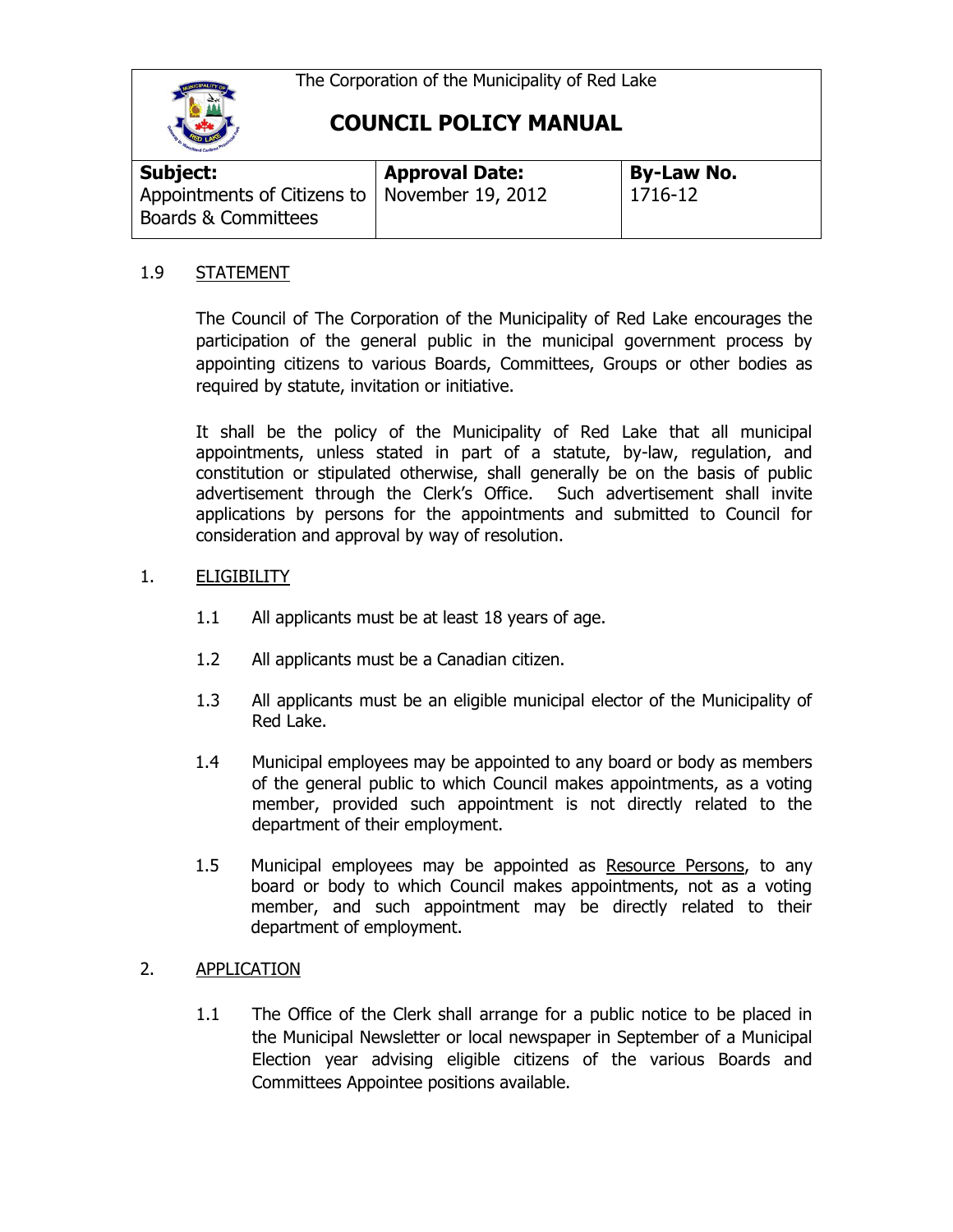The Corporation of the Municipality of Red Lake



**COUNCIL POLICY MANUAL**

| <b>Subject:</b>                                 | <b>Approval Date:</b> | <b>By-Law No.</b> |
|-------------------------------------------------|-----------------------|-------------------|
| Appointments of Citizens to   November 19, 2012 |                       | 1716-12           |
| Boards & Committees                             |                       |                   |

2.2 All applicants must complete an application on the standard form and submit same to the Office of the Clerk in accordance with any imposed deadline date. Appointment to Local Boards and Committees Form is attached as Appendix "A". The Clerk's Office shall be authorized to make changes to the attached form without amendment to the By-Law or Resolution of Council.

## 3. APPOINTMENT

- 3.1 Applications may be considered at a meeting of the Council or Committee of the Whole – Closed session. The Clerk shall provide members of Committee with the application of each applicant, and recommendations as required.
- 3.2 Committee of the Whole/Council may consider the applications and provide direction to the Office of the Clerk as to the appointments to be made by resolution to be presented in an Open session of a regular meeting of Council.
- 3.3 Unless otherwise provided for by legislation or operating procedures, the term of new appointments shall be a maximum of four (4) years, commencing with the term of the new Council, the first Monday in December after a municipal election and expiring November  $30<sup>th</sup>$  in an election year.
- 3.4 Members whose terms of office are expiring may be considered for reappointments, subject to their desire to serve.

## 4. NOTIFICATIONS

- 4.1 The Office of the Clerk notifies all applicants, in writing, of Council's decision.
- 4.2 The Office of the Clerk notifies all resource persons of Boards and Committees, in writing, of the Council appointee(s) immediately following ratification of the appointments by Municipal Council.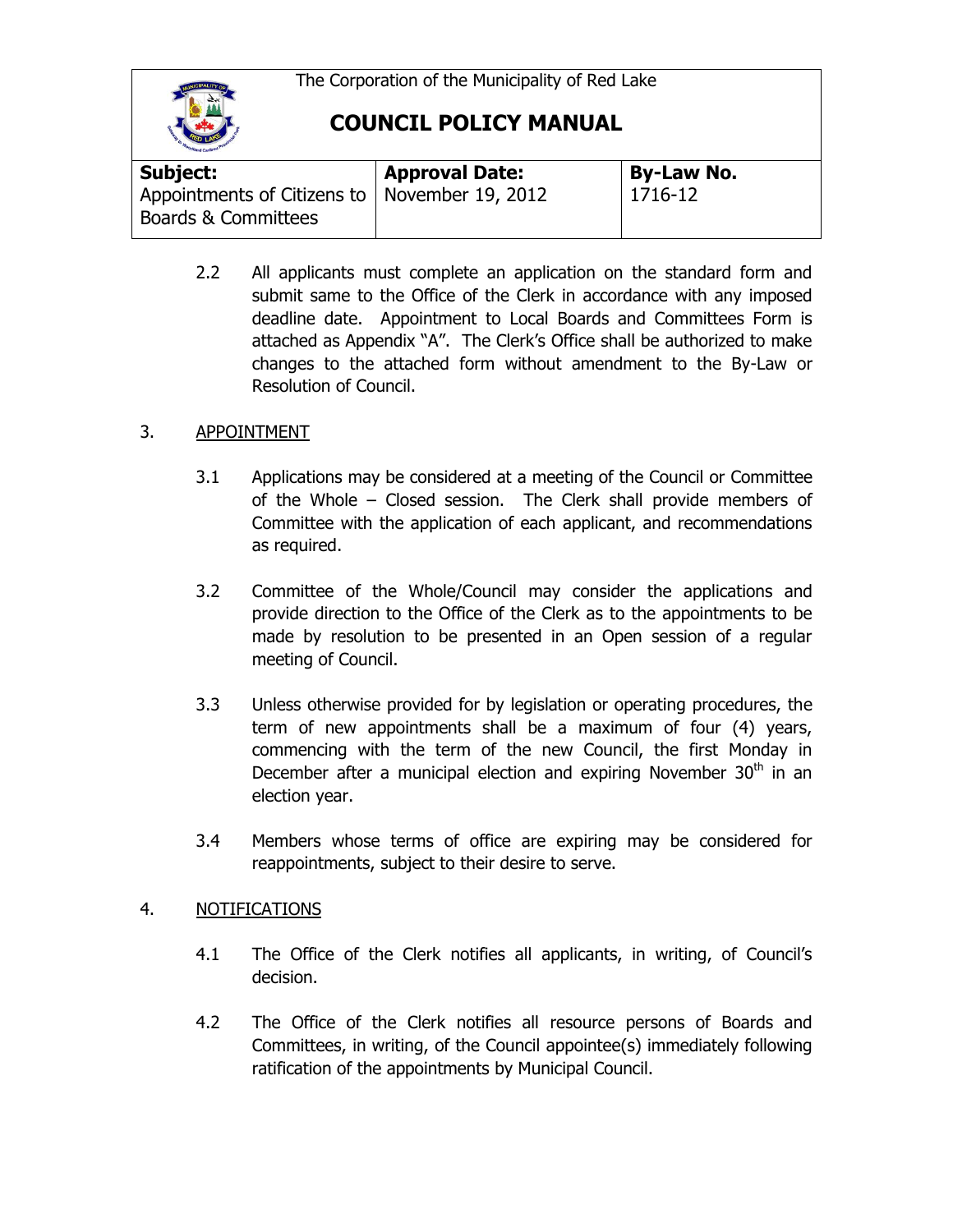The Corporation of the Municipality of Red Lake



# **COUNCIL POLICY MANUAL**

| <b>By-Law No.</b> |  |
|-------------------|--|
| $1716 - 12$       |  |
|                   |  |

## 5. VACANCIES

- 5.1 Where a vacancy occurs as a result of resignation or other reasons, the Clerk may notify the previous unsuccessful candidates to determine whether they wish to let their name be reconsidered for appointment. If there is no interest or no pool of candidates to draw from, the Clerk will arrange for a public notice to be placed in the Municipal Newsletter advising of the vacancy.
- 5.2 Section 2.0 –Application above is then followed.